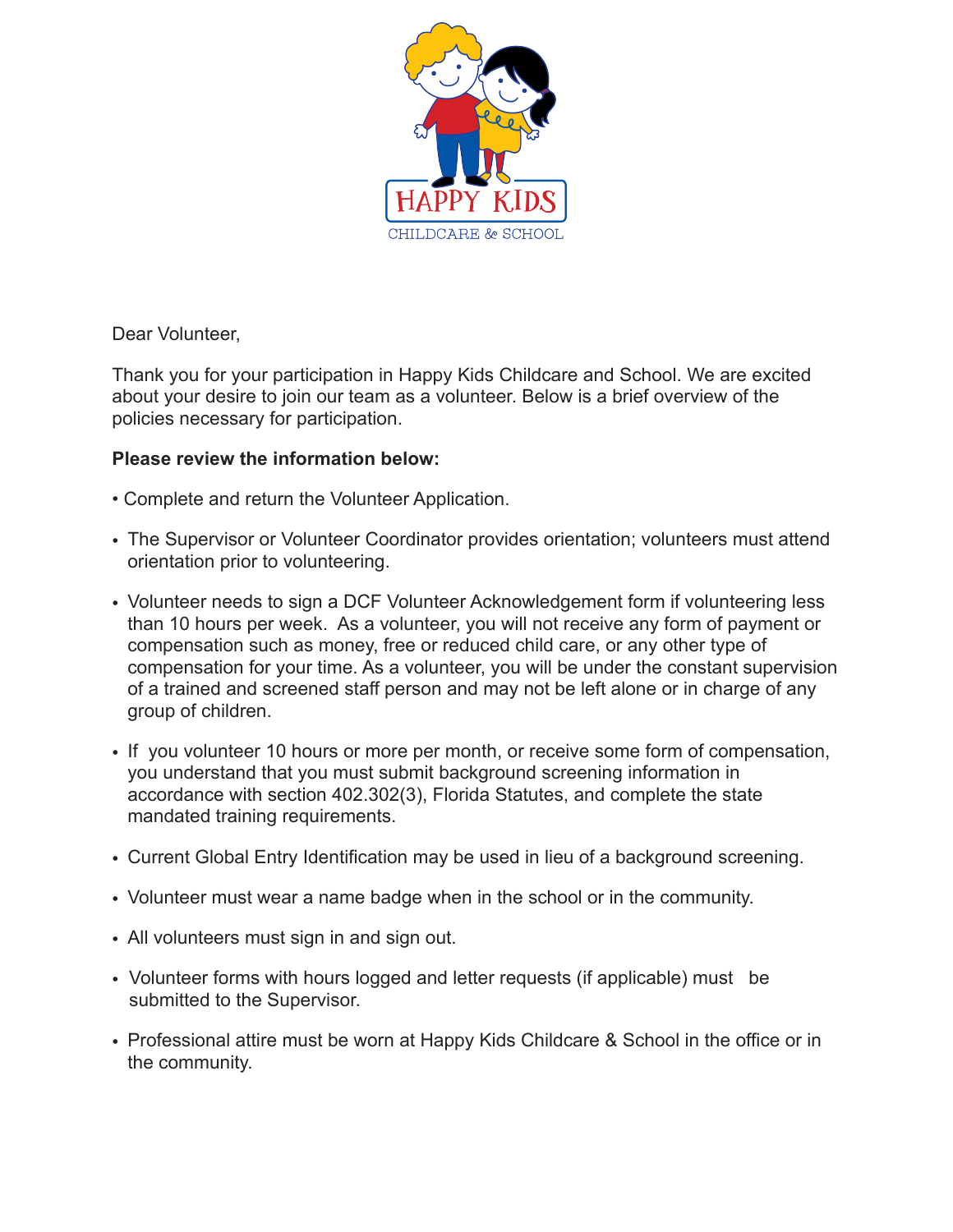## **Happy Kids Childcare & School Volunteer Application**

|                                                                                  | _Today's Date: _____________                                                     |              |
|----------------------------------------------------------------------------------|----------------------------------------------------------------------------------|--------------|
| Date of Birth: _______________________Gender: __________________________________ |                                                                                  |              |
| Full Address (include zip code):                                                 |                                                                                  |              |
| Work Phone: ________________________                                             | Home Phone: ___________________________________Cell Phone: _____________________ |              |
|                                                                                  |                                                                                  |              |
|                                                                                  |                                                                                  |              |
| <b>Employer Name/ Address/Phone Number:</b>                                      |                                                                                  |              |
| <b>List your Hobbies:</b>                                                        | Please check all areas you would like to volunteer:                              |              |
| ________ Classroom                                                               | Library                                                                          | Computer Lab |
| Community Outreach                                                               | Food Service Support                                                             | Office       |
| Days & Times you can volunteer:                                                  |                                                                                  |              |
| Monday                                                                           |                                                                                  |              |
| Tuesday                                                                          |                                                                                  |              |
| Wednesday                                                                        |                                                                                  |              |
| Thursday                                                                         |                                                                                  |              |
| Friday                                                                           |                                                                                  |              |